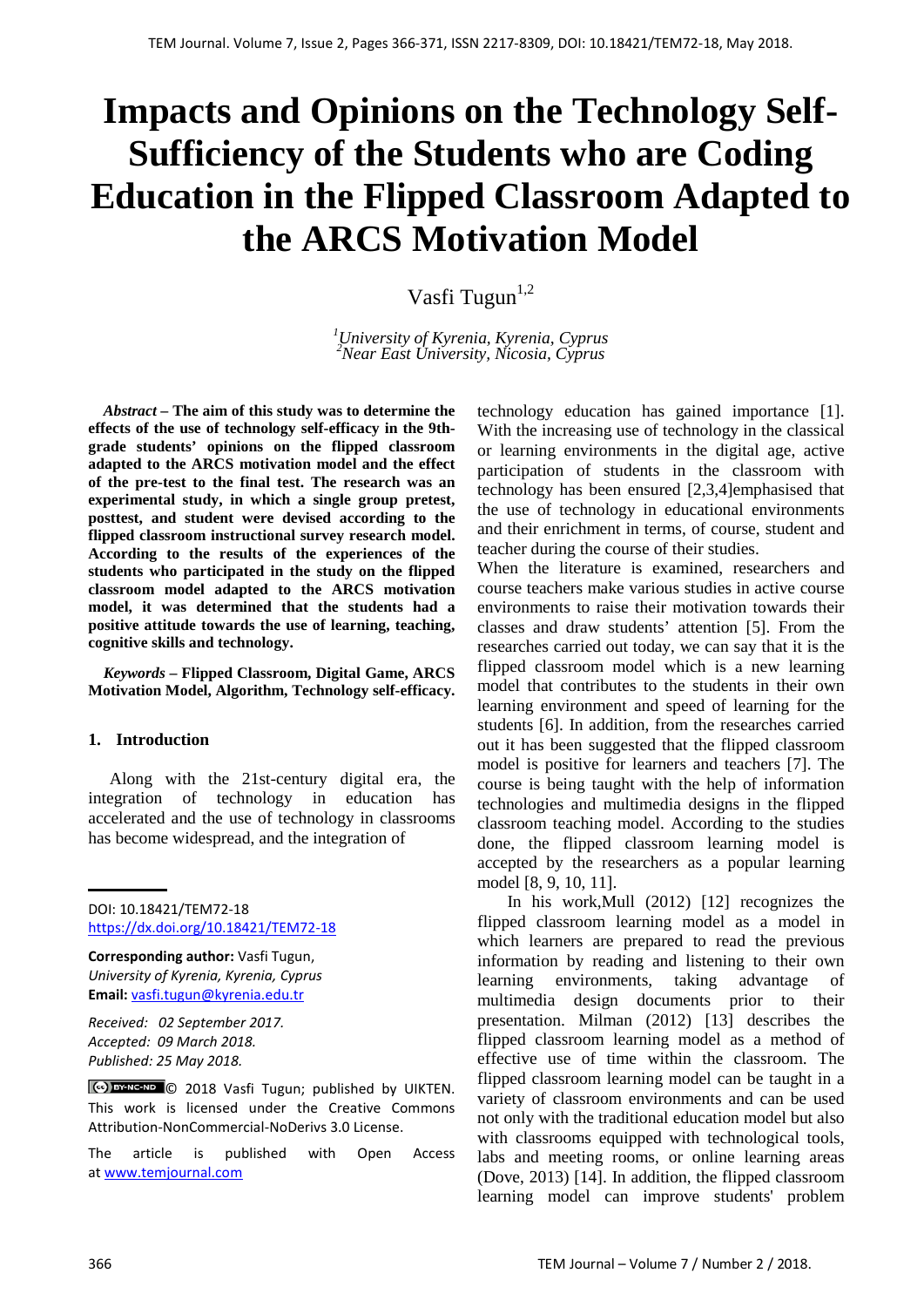solving and application skills and abilities [15]. Millard (2012) [16] concludes that the flipped classroom instruction model improves student participation in class and motivation to class, develops group work and solo decision-making skills, develops new study strategies in their own learning environments, increases classroom awareness if the advantages of the flipped classroom learning model compared to the education model.

In order to use the flipped classroom learning model more effectively and efficiently, and to provide a better experience for the learners, easy to understand materials should be prepared by choosing the most appropriate teaching strategy or teaching design model to the flipped classroom learning model [17]. Accordingly, the only motivation model based on instructional design, which is important in increasing the effectiveness of the teaching environment and material, is the ARCS motivation model developed by Keller (1987) [18]. Many studies have investigated the influence of motivation on student achievement and performance in academic life [19, 20, 21, 22, 23] and it's been seen that motivation has played an important and effective role in the success of students throughout their academic lives. Motivation, in other words, pumping energy to the individual, makes it become willing to behave and emerges as one of the most important components of its effectiveness in the learning-teaching process [24]. In addition, motivation emerges as an effective, yet complex, component of learning [25]. Spitzer (1995) [26] argued that the effectiveness of a curriculum depends on student motivation and that if student motivation is low, it will be a low-quality and, if student motivation is high the curriculum will be in high-quality. ARCS Motivation Model [27], developed by Keller, is one of the models that demonstrate how the motivation of students in academic life is influenced in the teaching-learning process scan and help educators to design a layout that will motivate them. Keller developed the ARCS motivation model, cognitive psychology, social learning theory and motivation theories in order to increase the motivation factor in his design and the effectiveness of the teaching environment [28].

 As seen from the researches made, it is understood how important the software education is for the software sector, as the technology enters into daily life and the life of the human beings. At the same time, new trends and researches have entered the field in recent years. One of these new approaches is the flipped classroom teaching model. It is thought that the flipped classroom teaching model adapted to the ARCS motivational model provides information and achievements positively to learners and teachers and also it will be able to bring active learning in teaching environments and be of better quality and interest. Besides all these, although there are many studies in the field, such as the ARCS motivation model, the flipped classroom teaching model, Scratch coding, there have not been found in the study field where all of them are used together.

#### **2. Aim**

The main aim of the study is to determine the views of the students who have learned to code in flipped classroom adapted to the ARCS motivation model and the effects on their technology selfefficacy. The sub-objectives for the research are as follows.

1. What are the views of the students who have been trained in flipped classroom coding adapted to the ARCS motivational model?

2. Is flipped classroom education differentiated from its pre test to post test that students who have been trained in flipped classroom for the effect of flipped classroom education on their technology selfefficacy?

#### **3. Method**

#### *3.1.Research Model*

 The aim of the research was to determine the opinions of the 9th-grade students in the class adapted to the ARCS motivational model for flipped classroom and how the use of their technology selfefficacy has influenced from pre-test to post test. The study was a quantitative research and the one-group pretest was designed according to the posttest research model.

#### *3.2.Creation of Working Group*

 The group of the study is the Turkish Republic of Northern Cyprus, the Ministry of National Education, and the 9th Grade students studying at the LaptaYavuzlar High School affiliated to the Secondary Education Department. 28 students participated in the study. 53.6% (15 people) are female and 46.3% (13 people) are male out of the students in the experiment group that participated in the study.

#### *3.3.Data Collection Tools and Application*

#### **3.3.1. Data Collection Tools**

 To determine the opinions of the students on the collection of the data needed in the research conducted on the flipped classroom learning model adapted to the ARCS motivational model developed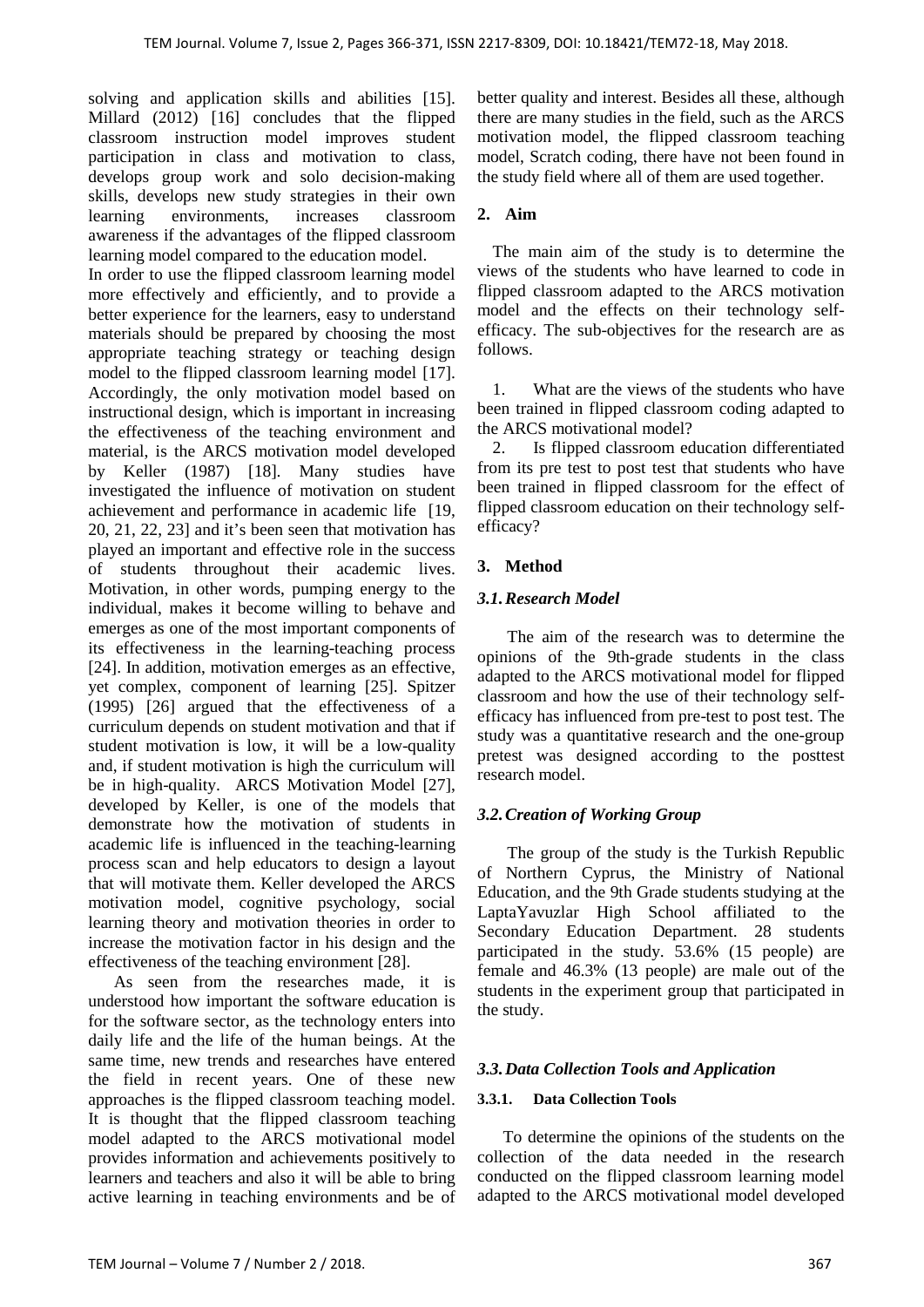by Kim & Others and the Turkish and cultural adaptation done by the researcher that is Flipped Classroom Teaching Model Student Experience Questionnaire and with the aim of determining the technology self-efficacy of students in the flipped classes.

#### **3.3.2. Preparation of Educational Environment and Implementation**

 In order to make the study free and easy for every student to access, a training channel was created for the course named Flipped Classroom-Scratch Training on [www.youtube.com](http://www.youtube.com/) website. Interactive videos were created using the Camtasia Studio program before the course videos were implemented. To understand that the students are watching the lesson, interactive questions and surveys have been added to the video and students are asked to respond during the video viewing. It was observed that students who did not answer the questions and the questionnaires were detected and after the necessary warnings were made in the classroom environment, the students watched the course videos completely. The course videos are limited to a maximum of 15 minutes and students are not distracted. The image of the video created on www.youtube.com website and broadcasted to the students is given in picture 1.



*Picture 1.*Scratch training video image

## *3.4. Application*

 The study was carried out according to the flipped classroom learning model adapted to the ARCS motivation model. The videos of the lesson are published on the channel named Flipped Classroom-Scratch Training opened on YouTube for the students to reach. Lessons learned in the classroom environment were treated as a class activity only in the flipped classroom method adapted to the ARCS motivation model and in the teacher guidance role.

 The application lasted for a total of 7 weeks. During the application, coding and algorithm development training was conducted by using Scratch program for students to develop the digital game. The students participating in the research were trained in computer technology, which is a 3-hour weekly computer science lesson after watching the lesson videos in their own learning environments, and the activities of the lesson videos adapted to the ARCS motivational model and brain storming.

 In the courses conducted in the classroom according to the flipped classroom learning model adapted to the ARCS motivation model; in order to draw the interest of the students to attention, the digital game prepared according to the subject of the application was played to the students in the classroom environment and the class was informed that these subjects helped to design the game in this way. As for conformity, the goals and objectives of the subject to be processed on that day are clearly stated before the lesson. The students were also informed about the necessity of the previous knowledge, the subjects taught before, in order to carry out the tasks and design the game successfully. In the confidence stage, during the last 20 minutes of each classroom activity to avoid the motivation against the lesson, they are asked to make a new game suitable for the students with a different game scenario and character with the code commands they have seen, in order to ensure the confidence to the lesson and for themselves. Because the subject is learned and the feeling of Scratch code software can be done, the student feels confidence in the lesson. At the stage of satisfaction, the learners explained what kind of benefits the lesson will provide to them at the end of the training. At the satisfaction stage of the students and at the end of each class application, a leisure time is created for them to develop their own games.

 At the end of the study, the students' experience questionnaire developed by Kim et al. (2014) [29] was applied to students' views on the flipped classroom learning model adapted to the ARCS motivation model.

 By using the Scale of Self-Efficacy Perception towards the Online Technologies –adopted to Turkish and culture by Horzum and Çakır (2009) [30], pre-test before the study and post-test after it were conducted with the purpose of evaluating the effect of the technology the students use in their learning environment on their self-efficacy in accordance with the flipped classroom learning method.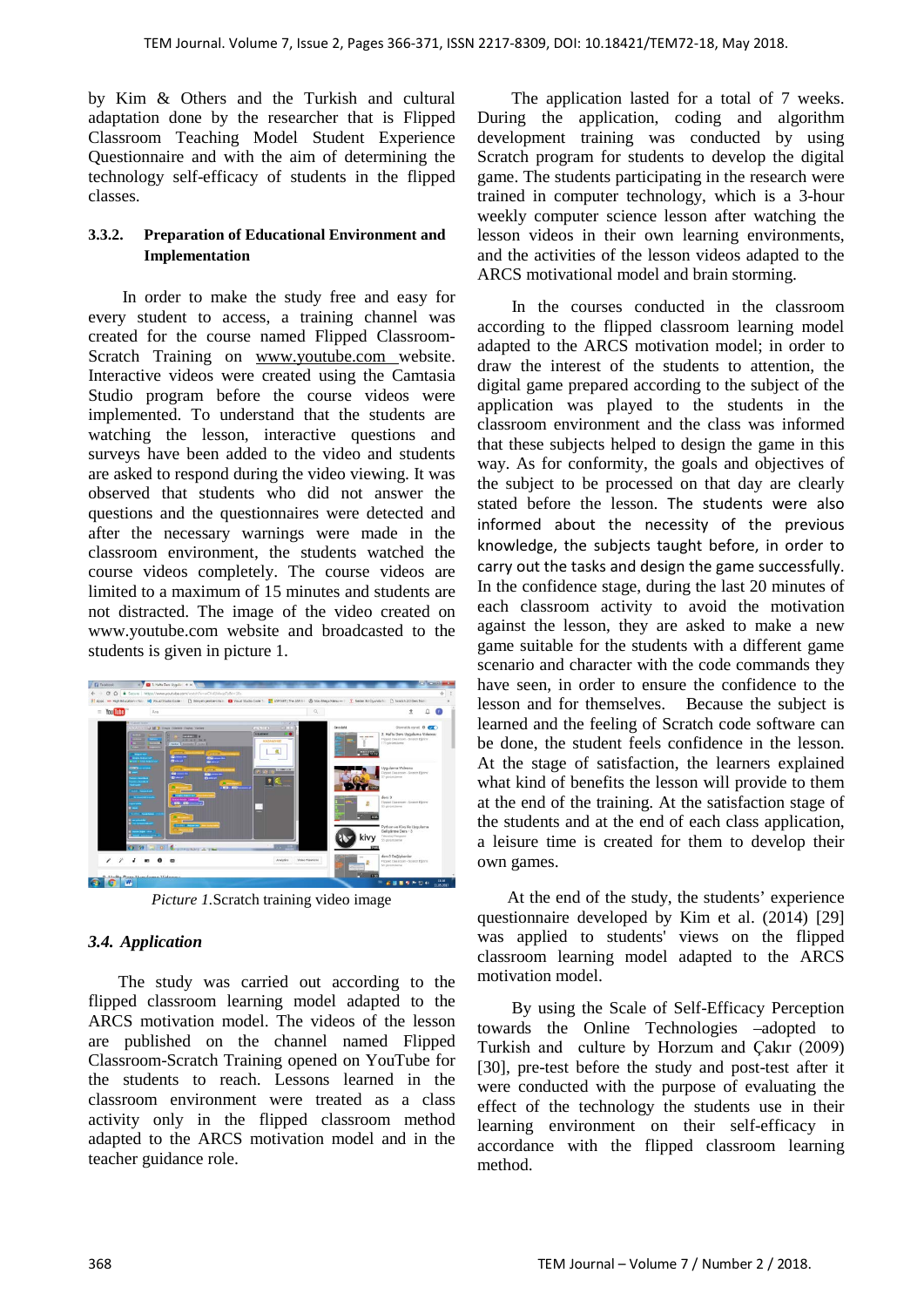#### **4. Result**

# *4.1. Students' Experiences Toward Flipped Classroom Model*

The averages and the standard deviations of answers given to the measures in order to eval the attitudes of the students in the study group to flipped classroom teaching method during the co of the practice were calculated. The findings obtained from the analyses are given in Table 1.

| Table 1. Students' Experiences Toward Flipped Classroom |  |  |
|---------------------------------------------------------|--|--|
| Model                                                   |  |  |

| <b>Material and Factors</b>                                                      | Average | <b>SD</b> | ппррса стазмобит аси в                             |
|----------------------------------------------------------------------------------|---------|-----------|----------------------------------------------------|
| <b>Aspect I: Educational, Cognitive</b>                                          |         |           | It was easy to use the to                          |
|                                                                                  |         |           | extracurricular activitie                          |
| <b>Presence and Usage of Technology</b><br>The teacher made clear the objectives | 4.25    | .967      | The technologies used<br>extracurricular activitie |
| of the important events                                                          |         |           | me to collaborate with                             |
| Teachers explained how we can                                                    | 4.25    | .844      | <b>Aspect I Total</b>                              |
| participate in learning activities                                               |         |           | <b>Aspect II: Learning P</b>                       |
| Teacher explicitly notified important                                            |         |           | Getting to know the otl                            |
| completion dates / timetables about                                              | 4.00    | .942      | attending the class mad                            |
| learning activities                                                              |         |           | sense of belonging                                 |
| The teacher helped maintain                                                      |         |           | I could make some imp                              |
| attendance to the lesson and take part                                           | 4.28    | .658      | some of the participant                            |
| in productive discussions                                                        |         |           | I felt comfortable myse                            |
| The teacher encouraged participants                                              |         |           | debate in the class                                |
| to discover new concepts in the                                                  | 4.35    | .731      | I felt that my opinion w                           |
| activities                                                                       |         |           | the other participants                             |
| Teacher's movements supported the                                                |         |           | Online discussions help                            |
| development of class sense of                                                    | 4.28    | .599      | create a sense of unity                            |
| belonging                                                                        |         |           | I use various sources of                           |
| My teacher showed helpful                                                        |         |           | to explore the problems                            |
| examples/videos that helped the                                                  | 4.42    | .690      | this class                                         |
| course content more understandable                                               |         |           | I have set myself a goa                            |
| to me                                                                            |         |           | period to direct my ow!                            |
| My teacher has provided me with                                                  |         |           | while working for the e                            |
| informative explanations or other                                                | 4.35    | .678      | I ask questions myself                             |
| feedback to help me do things better                                             |         |           | the activities I work on                           |
| I felt comfortable communicating via                                             |         |           | I changed the way I wo                             |
| online environment                                                               | 4.07    | .899      | with the activity requir                           |
| I felt comfortable with my classmates                                            | 4.35    | .780      | teacher's teaching style                           |
| When I do not agree with other course                                            |         |           | I work hard to get a go                            |
| participants, I am comfortable with                                              |         |           | some subjects do not in                            |
| my self-confidence as well                                                       | 4.03    | .881      |                                                    |
|                                                                                  |         |           | Instead of just reading                            |
| I felt motivated to discover questions                                           |         |           | following instructions I                           |
| about the ingredients                                                            | 4.10    | .737      | about it and decide wha                            |
| The information obtained from the                                                |         |           | I thought about things I                           |
| brain storm helped me to solve the                                               | 3.82    | .862      | before I started workin                            |
| problems related to the subject                                                  |         |           | I've been trying to deci                           |
| Combining new information helped to                                              |         |           | concepts I do not under                            |
| answer questions asked in classroom                                              | 3.92    | .899      | while I'm working for                              |
|                                                                                  |         |           |                                                    |

|              | activities                              |      |       |  |
|--------------|-----------------------------------------|------|-------|--|
|              | Learning activities helped me to        |      |       |  |
|              | create explanations/solutions           | 4.17 | .722  |  |
|              | Thinking and discussing the course      |      |       |  |
|              | content helped to understand the basic  | 4.10 | .737  |  |
| f the        | concepts in this class                  |      |       |  |
| luate        | I can apply this knowledge to my own    |      |       |  |
| o the        | studies or other extracurricular        | 3.92 | .940  |  |
| ourse        | activities                              |      |       |  |
| ained        | In general, I am self-reliant in using  |      |       |  |
|              |                                         |      |       |  |
|              | technology related to extracurricular   | 4.00 | .720  |  |
|              | activities                              |      |       |  |
| room         | Finding and accessing materials for     | 3.85 | .931  |  |
|              | flipped classroom activities was easy   |      |       |  |
| $\mathbf{z}$ | It was easy to use the technology in    | 4.14 | .890  |  |
|              | extracurricular activities              |      |       |  |
|              | The technologies used for               |      |       |  |
| 67           | extracurricular activities have enabled | 4.14 | .650  |  |
|              | me to collaborate with other students   |      |       |  |
| 44           | <b>Aspect I Total</b>                   | 4.12 | .575  |  |
|              | <b>Aspect II: Learning Presence</b>     |      |       |  |
|              | Getting to know the other people        |      |       |  |
| 42           | attending the class made me feel a      | 3.82 | 1.020 |  |
|              | sense of belonging                      |      |       |  |
|              | I could make some impressions about     |      |       |  |
| 58           | some of the participants                | 3.89 | .916  |  |
|              | I felt comfortable myself joining the   |      |       |  |
|              | debate in the class                     | 4.10 | 1.196 |  |
| 31           |                                         |      |       |  |
|              | I felt that my opinion was accepted by  | 3.96 | .792  |  |
|              | the other participants                  |      |       |  |
| 99           | Online discussions helped me to         | 4.17 | .862  |  |
|              | create a sense of unity                 |      |       |  |
|              | I use various sources of information    |      |       |  |
|              | to explore the problems that arise in   | 3.71 | .975  |  |
| 90           | this class                              |      |       |  |
|              | I have set myself a goal in every       |      |       |  |
|              | period to direct my own activities      | 3.92 | .899  |  |
|              | while working for the events            |      |       |  |
| 78           | I ask questions myself to be sure of    | 3.92 | .813  |  |
|              | the activities I work on                |      |       |  |
| 99           | I changed the way I work to comply      |      |       |  |
|              | with the activity requirements and the  | 3.75 | .967  |  |
| 80           | teacher's teaching style                |      |       |  |
|              | I work hard to get a good note even     |      |       |  |
| 81           | some subjects do not interest me        | 3.67 | 1.306 |  |
|              |                                         |      |       |  |
|              | Instead of just reading material or     |      |       |  |
|              | following instructions I tried to think | 4.10 | .785  |  |
| 37           | about it and decide what to learn       |      |       |  |
|              |                                         |      |       |  |
| 62           | I thought about things I needed to do   | 4.10 | .685  |  |
|              | before I started working                |      |       |  |
|              | I've been trying to decide what         |      |       |  |
| 99           | concepts I do not understand well       | 4.03 | .637  |  |
|              | while I'm working for events            |      |       |  |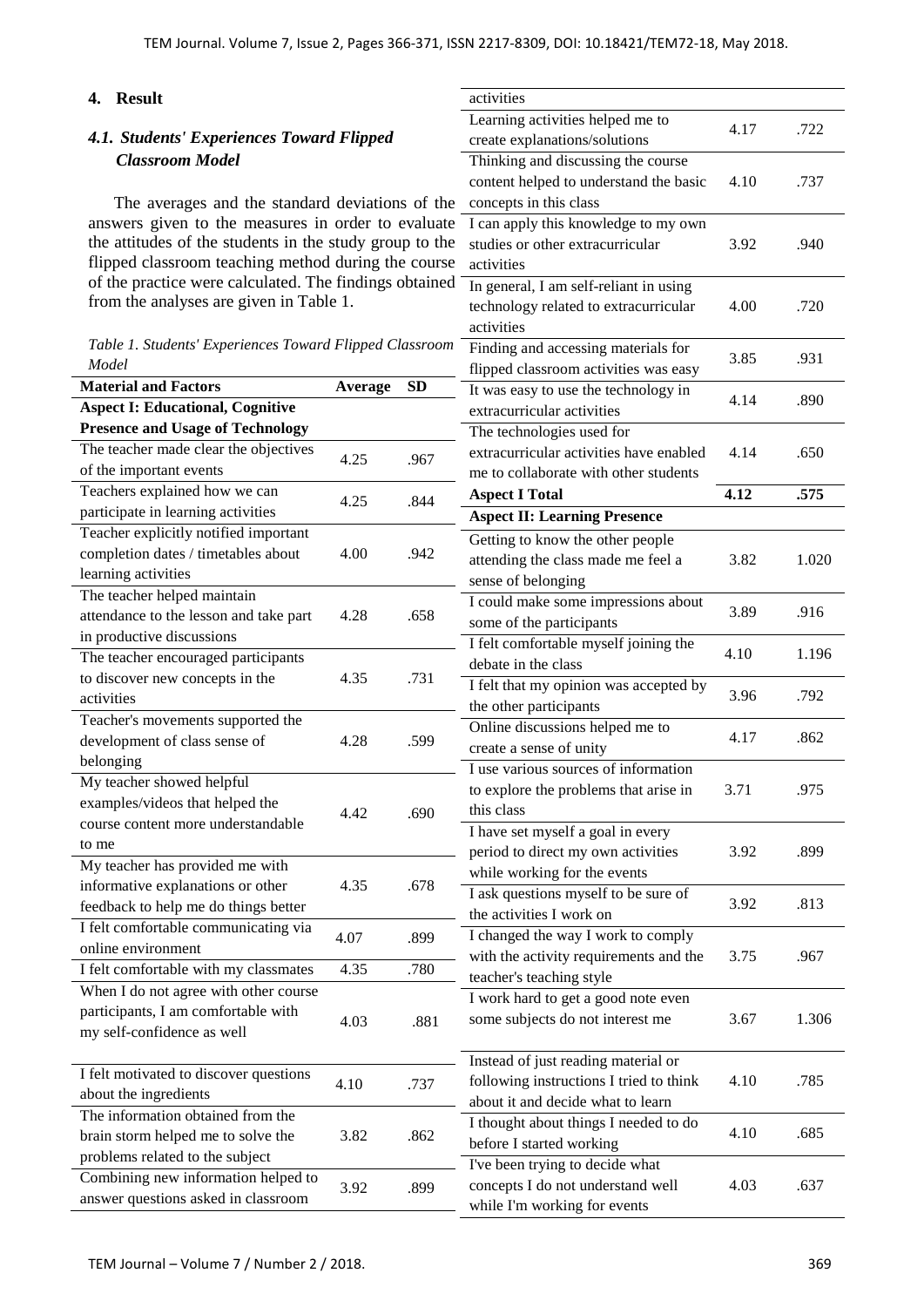| While I was working on learning   |      |      |
|-----------------------------------|------|------|
| activities, I paused my work from | 4.07 | .813 |
| time to time                      |      |      |
| <b>Aspect II Total</b>            | 3.94 | .590 |

 According to the findings obtained, it can be said that the students have positive experiences about teaching, cognitive presence and technology use  $(x =$ 4.12) in the implementation process. They also found positive experiences  $(x = 3.94)$  on learners' presence. As shown in the table above, the students in the experimental group explained how teachers were able to clarify important activity goals  $(x = 4.25)$ , explain how to participate in learning activities  $(x =$ 4.25), maintain their teaching and help in participating in discussions  $(x = 4.28)$   $(X = 4.35)$ , encouraged them to explore new concepts  $(x = 4.35)$ , their movements supported the development of class sense of belonging  $(x = 4.28)$   $(X = 4.35)$  that they feel comfortable with their classmates.

In addition, the students said they approved that the teachers announced the important dates (x=4.00), students feel comfortable communicating online  $(x=4.07)$ , they are comfortable with their confidence  $(x=4.03)$ , motivated  $(x=4.10)$ , Brainstorming technique helps solve (x=3.82) etc.

### *4.2.Self-efficacy Perceptions of Students for Flipped Classroom Teaching Model*

 With the aim is to identify the perceptions of the students involved in the research on their own use in their own working environments, which are used in the flipped class teaching model, The Self-efficacy Perception Scale for Online Technology was applied. The t-test was applied to determine whether the students had changed from the pre-test for their own technology self-efficacy perceptions to the final test. The data obtained from the analyses are given in Table 2.

*Table 2.Self-efficacy Perceptions of Students for Flipped Classroom Teaching Model*

|               | Group    |               | N Mean | <b>SD</b> | df |         |     |
|---------------|----------|---------------|--------|-----------|----|---------|-----|
|               | Pre test |               | 2 3.31 | .898      |    |         |     |
| Technology    |          | 8             |        |           | 54 | $-5.47$ | .00 |
| Self-efficacy | Final    | $\mathcal{D}$ | 4.33   | .395      |    |         | 0   |
|               | test     |               |        |           |    |         |     |

 When Table 2 is examined, it was determined that the students who participated in the study had a meaningful difference from the pretest to the final test of the technological perceptions they used in their own learning environments according to the application of the flipped classroom learning model adapted to the ARCS motivation model. Moreover, it

was determined that the average of the self-efficacy scores of the students who participated in the study was residual from the pre-test to the final test. According to this result, according to the flipped classroom learning model adapted to the ARCS motivation model of the students, it can be said that the technology they use in their own learning environments is effective in promoting student perceptions.

#### **5. Conclusion and Discussion**

 According to the results of the experiences of the students participating in the study on the flipped classroom learning model adapted to the ARCS motivational model, it was determined that the students had a positive attitude towards the use of learning, teaching, cognitive skills and technology during the application period. Kakosimos (2015) [31] tested the flipped classroom teaching model in his work. There is one control group in the study. In practice, learning has been done in the chemical engineering fluid process module. In the qualitative evaluation of the control group, it was determined that the flipped class instruction model observed an improvement on student perception. In addition, an overall improvement in the control group has been observed.

 Another result from the study is that the students who applied for the course according to the flipped classroom learning model adapted to the ARCS motivation model had a significant difference from the pre-test to the post-test in the technology selfefficacy of the students who used technology in their own learning.According to the survey, it was determined that there was an increase in the post-test from the pre-test. In his study of Roach (2014) [32], he investigated student visions for flipped classroom and found that there was a meaningful difference between the traditional class and the experimental class, and used positive expressions for the flipped class of students and found a significant difference in favour of the flipped classroom. In the future research, it can be tried to turn the flipped classroom learning model adapted to the ARCS motivation model into a more effective model by blending it with other instructional design models into a larger design model.

 The effective implementation of the flipped classroom teaching model of the course teachers increases the motivation and success of the students who are open to innovation and in addition, it is encouraging to use the course materials that are prepared with the flipped classroom teaching method that they will use in their lessons in other lessons.